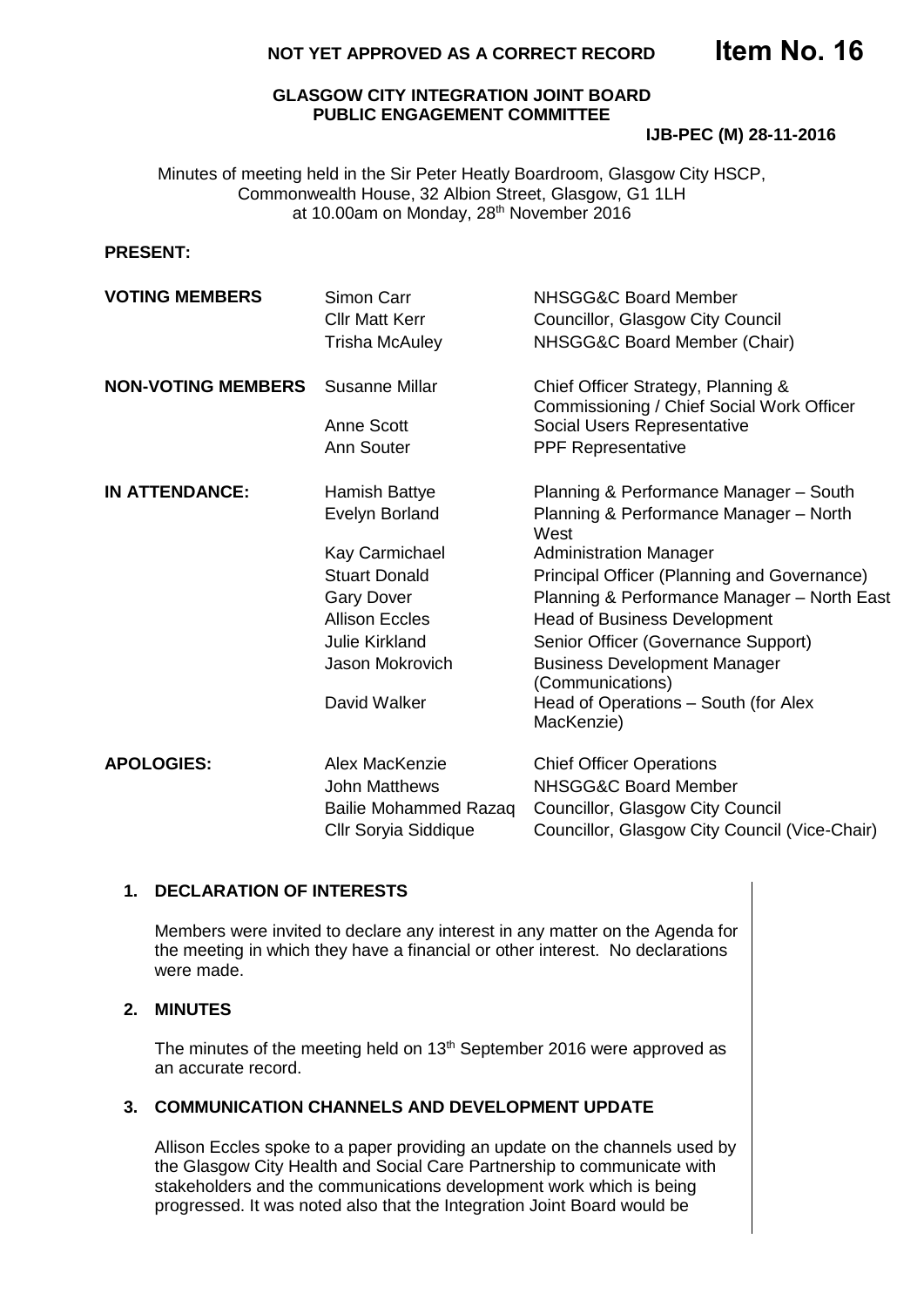|    |                                                                                                                                                                                                                                                                                                                                                                                                                                               | <b>ACTION</b>         |
|----|-----------------------------------------------------------------------------------------------------------------------------------------------------------------------------------------------------------------------------------------------------------------------------------------------------------------------------------------------------------------------------------------------------------------------------------------------|-----------------------|
|    | receiving a report on the delivery of the Communications Strategy early in<br>2017.                                                                                                                                                                                                                                                                                                                                                           |                       |
|    | Allison highlighted the paper mainly focuses on electronic communication,<br>with face to face communication being covered in a later paper.                                                                                                                                                                                                                                                                                                  |                       |
|    | Simon Carr emphasised the importance of being able to monitor and evaluate<br>the effectiveness of our stakeholder communications, given that we engage<br>with such a wide and diverse group. A good example was the group of<br>stakeholders listed at section 2.3. It was agreed that the report to the IJB<br>should contain a mapping of our stakeholders, together with details of how,<br>when, what and why we communicate with them. | <b>Allison Eccles</b> |
|    | Allison Eccles indicated a Survey Monkey would be carried out with<br>stakeholders as a baseline measure for level of awareness.                                                                                                                                                                                                                                                                                                              | <b>Allison Eccles</b> |
|    | Ann Souter highlighted that not everyone can use a computer and how do we<br>ensure that we are not missing people due to electronic communication.<br>Trisha McAuley agreed that this was a really good point and we should not<br>lose sight of those with no Internet/IT access. This issue should be captured<br>in the report to the Board.                                                                                              | <b>Allison Eccles</b> |
|    | Susanne Millar indicated the biggest challenge in terms of communication is<br>capturing all the information as we do have a variety of ways in which<br>communicate with stakeholders. Susanne gave an example whereby for the<br>last 10 years she has met 5 times per year with Kinship Carers.                                                                                                                                            |                       |
|    | Allison Eccles stated a survey would be conducted around areas to try and<br>capture all forms of communication. Trisha McAuley stated that it would be<br>beneficial to address this as much as we can for when the Communications<br>Strategy is reported back to the Integration Joint Board in early 2017.                                                                                                                                | <b>Allison Eccles</b> |
|    | Anne Scott raised a point from the Voices for Change whereby a number of<br>the members were not aware of the survey on the Public Engagement<br>Strategy. Trisha McAuley highlighted that areas needed to know where that<br>they can ask for information to be provided in alternative formats and who to<br>contact for this. The specific example raised by Anne would be followed up.                                                    | <b>Allison Eccles</b> |
|    | Cllr Kerr queried if information is passed through Community Councils as he<br>was not aware of seeing any reports on Communications from the Integration<br>Joint Board/Health and Social Care Partnership. Jason Mokrovich confirmed<br>information should be cascaded through Glasgow City Corporate Department.<br>Cllr Kerr indicated he would follow this up with the Council.                                                          | <b>CIIr Kerr</b>      |
|    | The Integration Joint Board Public Engagement Committee noted the<br>contents of the report.                                                                                                                                                                                                                                                                                                                                                  |                       |
| 4. | <b>PARTICIPATION AND ENGAGEMENT STRATEGY - UPDATE AND</b><br><b>ACTION PLAN</b>                                                                                                                                                                                                                                                                                                                                                               |                       |
|    | Allison Eccles presented a paper seeking approval of an action plan to<br>support the implementation of the Integration Joint Board's Participation and<br>Engagement Strategy, and high level structural arrangements for<br>engagement with localities, the Health and Social Care Partnership and the<br>Integration Joint Board.                                                                                                          |                       |
|    |                                                                                                                                                                                                                                                                                                                                                                                                                                               |                       |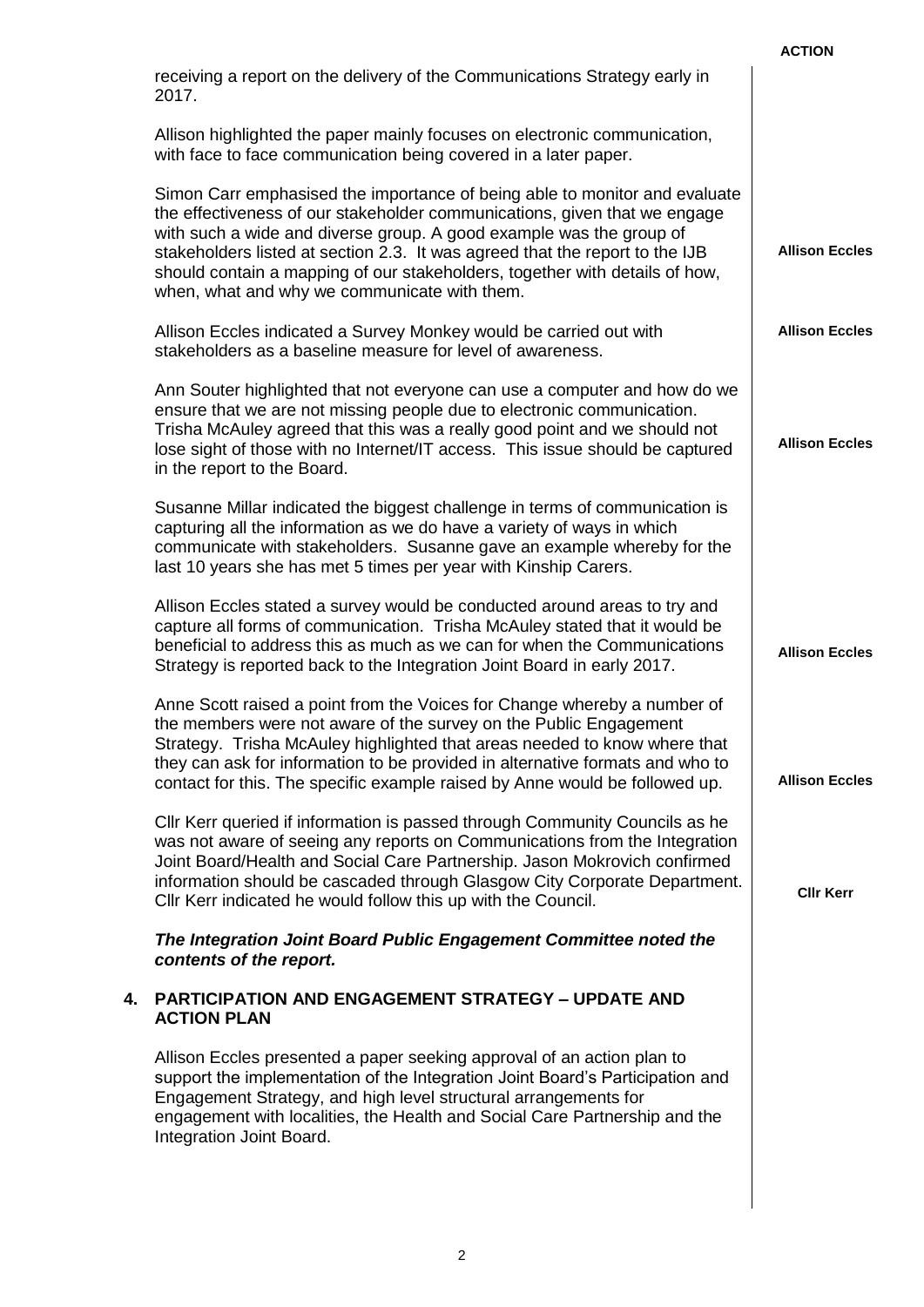|                                                                                                                                                                                                                                                                                                                                                                                                                                                                                                                      | <b>ACTION</b>                                                                |
|----------------------------------------------------------------------------------------------------------------------------------------------------------------------------------------------------------------------------------------------------------------------------------------------------------------------------------------------------------------------------------------------------------------------------------------------------------------------------------------------------------------------|------------------------------------------------------------------------------|
| Ann Souter queried how the Locality Engagement Forums would be<br>resourced. Allison conformed that the existing resource and staff would<br>transfer over to the new locality engagement arrangements.                                                                                                                                                                                                                                                                                                              |                                                                              |
| Stuart Donald indicated Action 8 of the Plan looks to explore potential sources<br>of funding to support specific pieces of work targeted at increasing<br>participation and engagement across health and social care.                                                                                                                                                                                                                                                                                               |                                                                              |
| Susanne Millar stated no resource would be taken out it as it would be re-<br>configured to the new arrangements.                                                                                                                                                                                                                                                                                                                                                                                                    |                                                                              |
| Trisha McAuley emphasised that investing resources in engaging effectively<br>with the public helps ensure that we get it right first time and is therefore both<br>cost efficient and effective.                                                                                                                                                                                                                                                                                                                    |                                                                              |
| Simon Carr highlighted the need to ensure that we measure our effectiveness<br>against the actions listed in the plan.                                                                                                                                                                                                                                                                                                                                                                                               | <b>Allison Eccles</b>                                                        |
| Trisha McAuley reminded the Committee of its previous commitment to<br>meeting out of the office and engaging externally. She suggested that the<br>Locality Engagement Forums provided a very good route for achieving this<br>and it was agreed that this should be followed up.                                                                                                                                                                                                                                   | <b>Allison Eccles</b>                                                        |
| The Integration Joint Board Public Engagement Committee:                                                                                                                                                                                                                                                                                                                                                                                                                                                             |                                                                              |
| (a) Noted the report;                                                                                                                                                                                                                                                                                                                                                                                                                                                                                                |                                                                              |
| (b) Approved the action plan for delivery of the Participation and<br><b>Engagement Strategy; and,</b>                                                                                                                                                                                                                                                                                                                                                                                                               |                                                                              |
| (c) Approved the establishment of a Locality Engagement Forum within<br>each Locality, as outlined in section 4 of the report.                                                                                                                                                                                                                                                                                                                                                                                       |                                                                              |
| 5. OVERVIEW OF LOCALITY ENGAGEMENT                                                                                                                                                                                                                                                                                                                                                                                                                                                                                   |                                                                              |
| David Walker presented a paper providing an initial overview of some of the<br>engagement activity being carried out in the three localities across Glasgow<br>City Health and Social Care Partnership.                                                                                                                                                                                                                                                                                                              |                                                                              |
| David indicated within the localities there are common forms of engagement<br>in relation to new buildings and the work with younger/older people with a<br>variety of methods being employed to communicate with the communities.                                                                                                                                                                                                                                                                                   |                                                                              |
| David suggested it might be beneficial for future reporting to focus on<br>particular themes and or care groups as there is no lack of information which<br>can be provided. This could include appropriate stakeholders or client groups<br>so that the Committee did not just hear reports from officers. An example<br>whereby the Mental Health Network are involved within Adult Mental Health<br>care group and they could attend a future meeting to present to the group.<br>Members welcomed this approach. |                                                                              |
| The Integration Joint Board Public Engagement Committee:                                                                                                                                                                                                                                                                                                                                                                                                                                                             |                                                                              |
| (a) Noted the report;                                                                                                                                                                                                                                                                                                                                                                                                                                                                                                |                                                                              |
| (b) Noted more detailed reports from each locality will follow at future<br>meetings; and,                                                                                                                                                                                                                                                                                                                                                                                                                           | <b>Hamish</b><br><b>Battye/Evelyn</b><br><b>Borland/Gary</b><br><b>Dover</b> |
|                                                                                                                                                                                                                                                                                                                                                                                                                                                                                                                      |                                                                              |